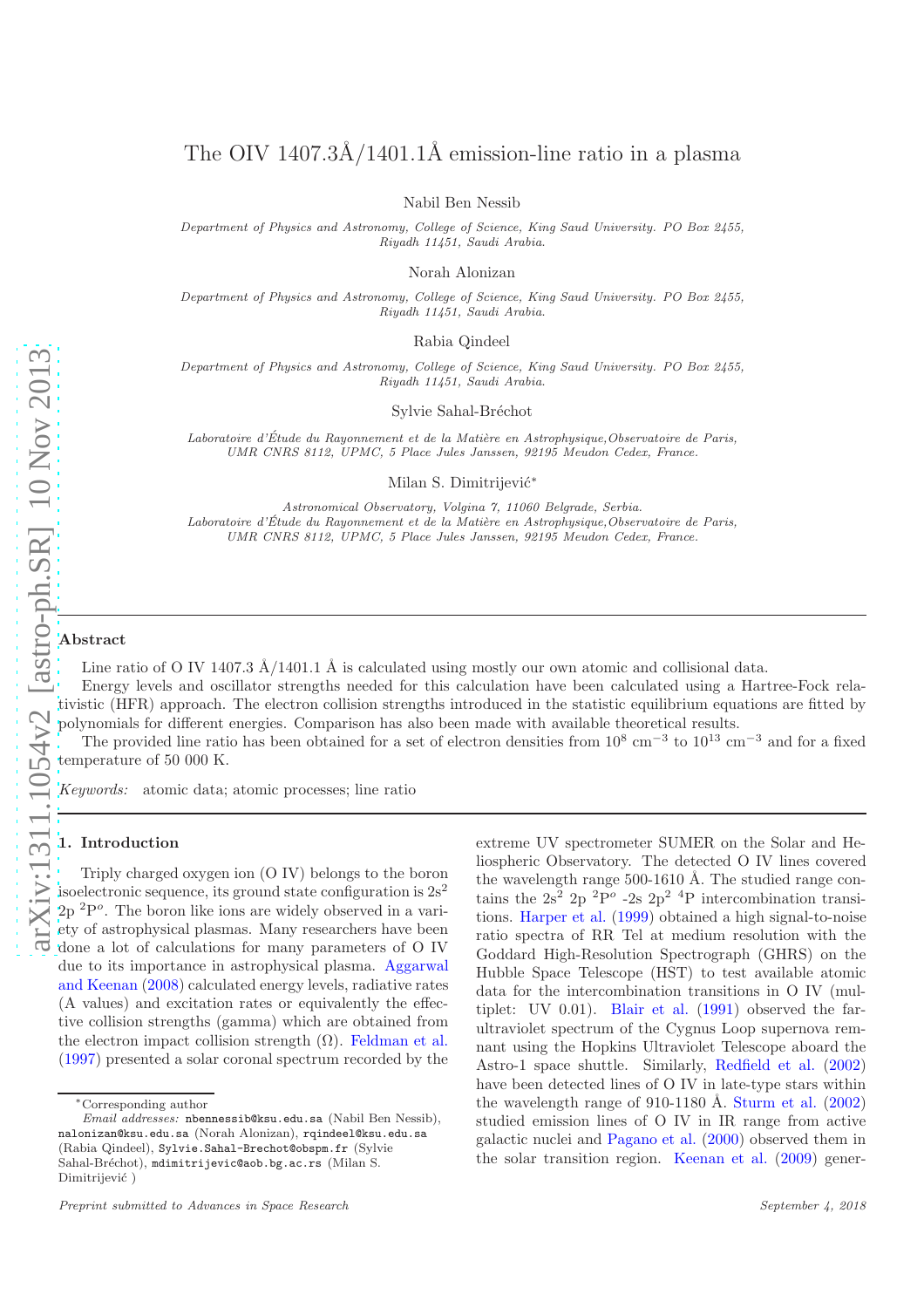ated theoretical UV and extreme-UV emission line ratio for O IV and presented their strong versatility for diagnostics of electron temperature and electron density for astrophysical plasmas. Extreme-ultraviolet lines emission arising from radiative transition probabilities and electron collision cross-sections in B-like ions were calculated by [Flower and Nussbaumer](#page-2-6) [\(1975](#page-2-6)).

Usin[g semiclassical approach,](#page-2-7) Dimitrijević and Sahal-Bréchot [\(1995](#page-2-7)) calculated electron-, proton-, and He IIIimpact line widths and shifts for 5 multiplets of O IV. The widths, shifts and fitting coefficients data are in the database STARK-B (Sahal-Bréchot et al., [2012\)](#page-3-2).

Recently, [Olluri et al.](#page-2-8) [\(2013\)](#page-2-8) studied the non-equilibrium ionization effects on the line ratio of O IV.

In this work, we will study the influence of the atomic data on the emission line ratio I(1407.1 Å)/I(1401.1 Å).

# 2. Atomic data

In this work, energy levels and oscillator strengths are calculated with the Hartree-Fock relativistic (HFR) approach using Cowan code [\(Cowan](#page-2-9), [1981](#page-2-9)) and an atomic model including the 13-configurations:  $2s^2$  2p,  $2s$   $2p^2$ ,  $2p^3$ ,  $2s<sup>2</sup> 3s, 2s<sup>2</sup> 3p, 2s<sup>2</sup> 3d, 2s<sup>2</sup> 4s, 2s<sup>2</sup> 4p, 2s<sup>2</sup> 4d, 2s<sup>2</sup> 4f, 2s 2p$ 3s, 2s 2p 3p and 2s 2p 3d.

The obtained energy level data are compared in Table 1 with those of NIST [\(Kramida et al.,](#page-2-10) [2012](#page-2-10)[\), GRASP2 \(](#page-2-0)Aggarwal and Keenan, [2008\)](#page-2-0) (using 219 levels) and MCHF [\(Tayal](#page-3-3), [2006\)](#page-3-3).

The spontaneous emission radiative rate (the so-called Einstein's A-coefficient),  $A_{ji}$  is related with the absorption oscillator strength  $f_{ij}$  for the transition  $i \rightarrow j$  by the standard relation:

$$
A_{ji}(\mathbf{a}.\mathbf{u}) = \frac{1}{2}\alpha^3 \frac{g_i}{g_j} E_{ji}^2 f_{ij}
$$
\n<sup>(1)</sup>

where  $E_{ji}$  is the transition energy between states i and j in Rydberg units,  $\alpha$  is the fine structure constant and  $g_i$ and  $q_i$  are the statistical weight factors of the initial and final states respectively.

The transition probability in  $s^{-1}$  is then:

$$
A_{ji}(\mathbf{s}^{-1}) = \frac{A_{ji}(\mathbf{a}.\mathbf{u})}{\tau_0} \tag{2}
$$

with  $\tau_0 = 2.4191 \times 10^{-17}$  is the atomic unit of time.

In Table 2, we have compared our values of  $log(g_i f_{ij})$ and transition probability  $A_{ji}(s^{-1})$  with the values taken from NIST database [\(Kramida et al.,](#page-2-10) [2012](#page-2-10)) and results from Galavís, Mendoza and Zeippen [\(1998](#page-2-11)), Flower and Nussbaumer [\(1975](#page-2-6)) and [Tayal](#page-3-3) [\(2006\)](#page-3-3). Observed wavelengths are from [Bromander](#page-2-12) [\(1969](#page-2-12)).

#### 3. Collisional data

The excitation rate coefficient in  $\text{cm}^3\text{s}^{-1}$  can be expressed by the effective collision strength as:

$$
C_{ij} = \frac{8.629 \times 10^{-6}}{g_i T^{1/2}} \gamma_{ij}(T) \exp\left(-\frac{E_j - E_i}{kT}\right) \tag{3}
$$

where  $\gamma_{ij}(T)$  is the effective collision strength related to the collision strength  $\Omega_{ij}$  by:

$$
\gamma_{ij}(T) = \int_0^\infty \Omega_{ij} \exp\left(-\frac{E_j}{kT}\right) d\left(\frac{E_j}{kT}\right) \tag{4}
$$

The excitation rate coefficient  $C_{ij}$  can also be written as a function of the cross-section:

$$
C_{ij} = N_e \int_{v_0}^{\infty} v \sigma_{ij}(v) f(v) dv \tag{5}
$$

where  $v_0$  is the threshold velocity and  $f(v)$  is the Maxwellian velocity distribution function for electrons.

The semiclassical cross-section  $\sigma_{ij}(v)$  can be expressed by an integral over the impact parameter  $\rho$  of the transition probability  $P_{ij}(\rho, v)$  as

$$
\sigma_{ij}(v) = \frac{1}{2}\pi R_1^2 + \int_{R_1}^{R_D} 2\pi \rho d\rho P_{ij}(\rho, v).
$$
 (6)

 $R_D$  is the Debye radius and  $R_1$  is the minimum cut-off radius (see Sahal-Bréchot [\(1969](#page-3-4)), and [Seaton](#page-3-5) [\(1962\)](#page-3-5) for neutrals).

# 4. Line ratio

In a steady state regime, we can write that:

$$
\frac{dN_i}{dt} = \sum_{j \neq i, j > i} N_j (C_{ji} + A_{ji}) + \sum_{j \neq i, j < i} N_j C_{ji}
$$

$$
-N_i \left[ \sum_{j \neq i, i < j} C_{ij} + \sum_{j \neq i, i > j} (C_{ij} + A_{ij}) \right]
$$

$$
= 0, \tag{7}
$$

where  $N_i$  is the number of ions per unit of volume for the energy level i,  $C_{ij}$  is the electron collisional rate for transferring ions from level i to level j, and  $C_{ji}$  is the collisional rate for transferring ions from level  $j$  to level  $i$ . In fact, since the local incident radiation is very weak, absorption and induced emission rates are completely negligible compared to collisional rates. So, for transferring ions from level i to level j (or from level j to level i) by radiative processes, only spontaneous emission rates  $A_{ij}$  (or  $A_{ji}$ ) are to be taken into account.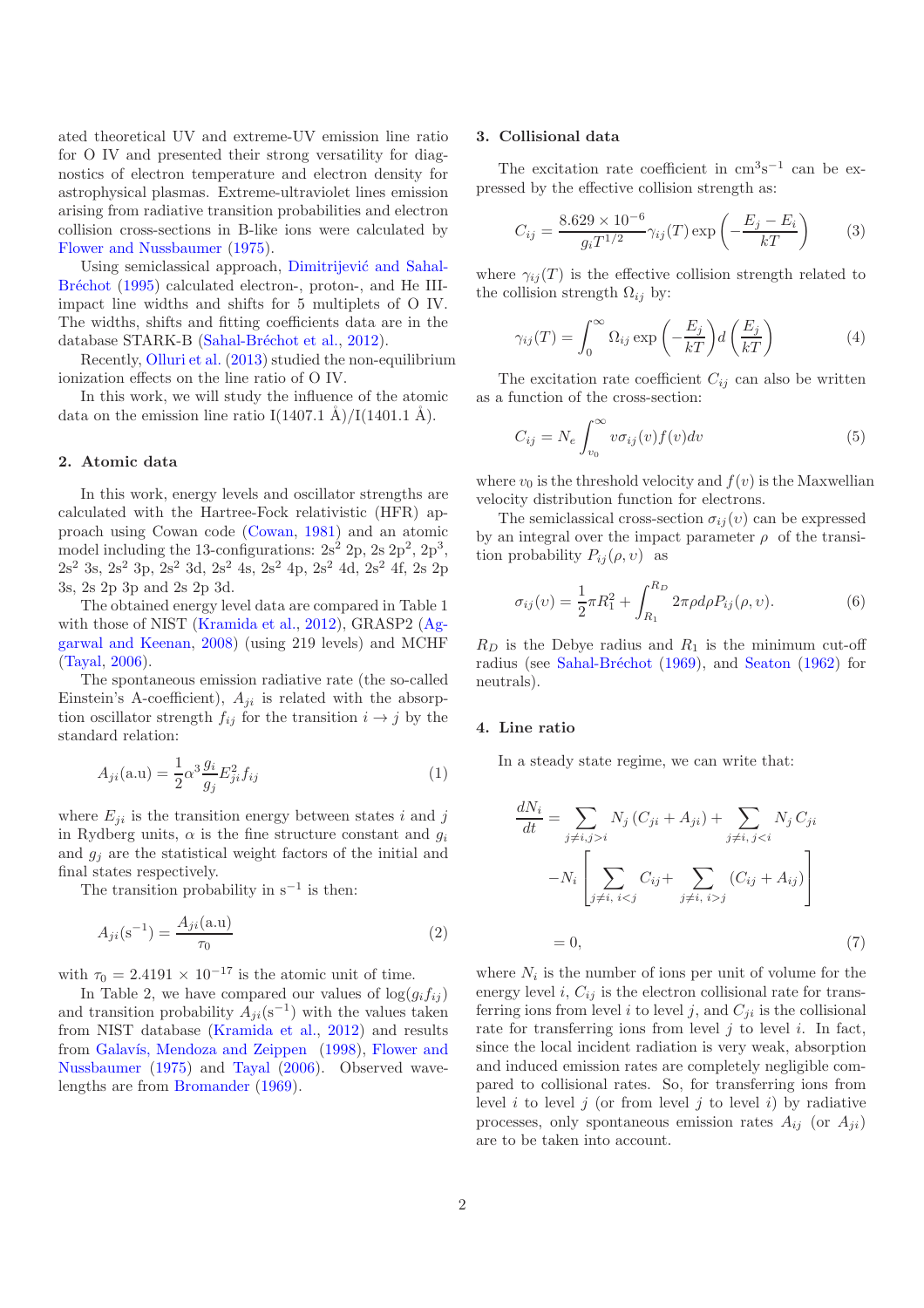Solving the above set of equations, we obtain the relative populations  $N_i/N_j$  for any two levels. The normalization is obtained by the constraint  $\sum N_i = N_{ion}$ , where  $N_{ion}$  is the ion density per unit volume.

The local emissivity in the line studied (in units of energy, per unit of volume, per unit of time, and per steradian) for a transition from state  $j$  to state  $i$  is given by:

$$
\varepsilon_{ji} = \frac{h\nu}{4\pi} A_{ji} N_j \tag{8}
$$

where h is the Planck constant, and  $\nu$  the frequency of the transition.

In "mode 1" of [Dufton](#page-2-13) [\(1977](#page-2-13)), the observed intensity ratio of two lines is equal to the relevant line emissivity ratio. This is currently assumed in UV coronal studies, and justified when the two lines are formed in the same region of the plasma, and in addition if the emissivities vary slowly in the regions of emission. As [Keenan et al.](#page-2-5) [\(2009\)](#page-2-5), we will assume that it is the case for the considered [O IV lines.](#page-2-5)

Keenan et al. [\(2009\)](#page-2-5) studied the line ratio I(1407.3 Å)/I(1401.1 Å) versus electron density for constant electron temperatures. They used the [Kramida et al.](#page-2-10) [\(2012](#page-2-10)) energy values in their calculations. The radiative transition probabilities are taken from different sources cited in their paper and from [Aggarwal and Keenan](#page-2-0) [\(2008](#page-2-0)) for the excitation rates.

In our present work, we have used our own calculated energies and oscillator strengths (HFR calculations) that give more self-consistent data. For the collision strengths, we have interpolated linearly the 3 collision strengths given by [Flower and Nussbaumer](#page-2-6) [\(1975](#page-2-6)) for the energies 2.8, 4.2 and 5.6 Ry.

Then our atomic energy levels, oscillator strengths and interpolation of the collision strengths have been introduced in the statistical equilibrium code of [Dufton](#page-2-13) [\(1977](#page-2-13)) that we have modified to give the intensities calculated both as photons emitted and as energy emitted versus electron density for a given electron temperature.

We have not taken into account the collisions with protons. In fact, our purpose is to study the effect on the behavior of the line ratio using different atomic data from different sources.

Putting different energy levels from different sources have not changed the behavior of the curve but when different oscillator strengths have been used, there is a change. Figure [5](#page-4-0) shows the line ratio that we obtain when using th[e oscillator strengths from](#page-2-11) Galavís, Mendoza and Zeippen [\(1998](#page-2-11)) (solid curve) and when putting our HFR data (dashed curve). The difference is increasing with the electron density to reach  $14\%$  for  $log(Ne) = 13$ .

# 5. Conclusion

We generally used our own energy levels and oscillator strengths for calculating Stark widths and shifts of spectral

lines in our previous articles. In the present work, we have introduced cross sections, which are a part of the Stark impact width in the statistical equilibrium in a plasma to determine line ratio that can be an important diagnostic for studying plasma. We have tested the influence of using different sources of atomic and collisional data. We have used a powerful method to calculate the line ratio I(1407.3 Å)/I(1401.1 Å) by introducing homogenous atomic and collisional data that are mostly calculated by us.

Tests for other lines and for other ions will be done as well as the study of the influence of different parameters (atomic collisional data and parameters of the plasma).

# Acknowledgments

This project was supported by King Saud University, Deanship of Scientific Research, College of Science Research Center. The support of Ministry of Education, Science and Technological Development of Republic of Serbia through projects 176002 and III44002 is acknowledged. The support of the 'Programme National de Physique Stellaire" (PNPS, INSU-CNRS) and of the LABEX Plas@Par (UPMC, PRES Sorbonne Universities, Paris, France) are also acknowledged.

# References

- <span id="page-2-0"></span>Aggarwal, K. M. and Keenan, F. P., Energy levels, radiative rates and excitation rates for transitions in O IV, A&A, 486, 1053-1067, 2008.
- <span id="page-2-3"></span>Blair, W. P., Long, K. S., Vancura, O., et al., Discovery of a fast radiative shock wave in the Cygnus Loop using the Hopkins Ultraviolet Telescope, ApJ, 379, L33-L36, 1991.
- <span id="page-2-12"></span>Bromander, J. Arkiv Fysik, 40, 257, 1969.
- <span id="page-2-9"></span>Cowan, R. D., 1981, The Theory of Atomic Structure and Spectra, University of California Press, Berkeley, USA
- <span id="page-2-7"></span>Dimitrijević, M. S. and Sahal-Bréchot, S., Stark broadening of spectral lines of multicharged ions of astrophysical interest, A&AS, 109, 551-552, 1995.
- <span id="page-2-13"></span>Dufton, P. L., A program to calculate coronal emission line strength, Comput. Phys. Commun., 13, 25-38, 1977.
- <span id="page-2-1"></span>Feldman, U., Behring, W. E., Curdt, W., et al., A coronal spectrum in the 500-1610 Å wavelength range recorded at a height of  $21,000$ kilometers above the west solar LIMB by the summer instrument on solar and Heliospheric observatory, ApJS, 113, 195-219, 1997.
- <span id="page-2-6"></span>Flower, D. R., and Nussbaumer, H., On the extreme ultraviolet solar emission of B-like ions: O IV, A&A, 45, 145-150, 1975.
- <span id="page-2-11"></span>Galavís, M. E., Mendoza, C. and Zeippen, C. J., Atomic data from iron project, A&AS, 131, 499-522, 1998.
- <span id="page-2-2"></span>Harper, G. M., Jordan, C., Judge, P. G., et al., Lines of O IV and S IV in the Goddard High-Resolution Spectrograph spectrum of RR Tel: Constraints on atomic data, MNRAS, 303, L41-L46, 1999.
- <span id="page-2-5"></span>Keenan, F. P., Crockett, P. J., Aggarwal, K. M., Jess, D. B., and Mathioudakis, M., Ultraviolet and extreme-ultraviolet line ratio diagnostics for O IV, A&A, 495, 359-362, 2009.
- <span id="page-2-8"></span>Olluri, K., Gudiksen, B. V., Hansteen, V. H., Non-equilibrium ionization effects on the density line ratio diagnostics of O IV, ApJ, 767, 43, 2013.
- <span id="page-2-4"></span>Pagano, I., Linsky, J. L., Carkner, L., et al., HST/STIS Echelle Spectra of the DM1E star AU microscopii outside of Flares, ApJ, 532, 497-513, 2000.
- <span id="page-2-10"></span>Kramida, A., Ralchenko, Yu., Reader, J., and NIST ASD Team (2012). NIST Atomic Spectra Database (ver. 5.0), [Online]. Available: http://physics.nist.gov/asd [2013, June 6]. National Institute of Standards and Technology, Gaithersburg, MD.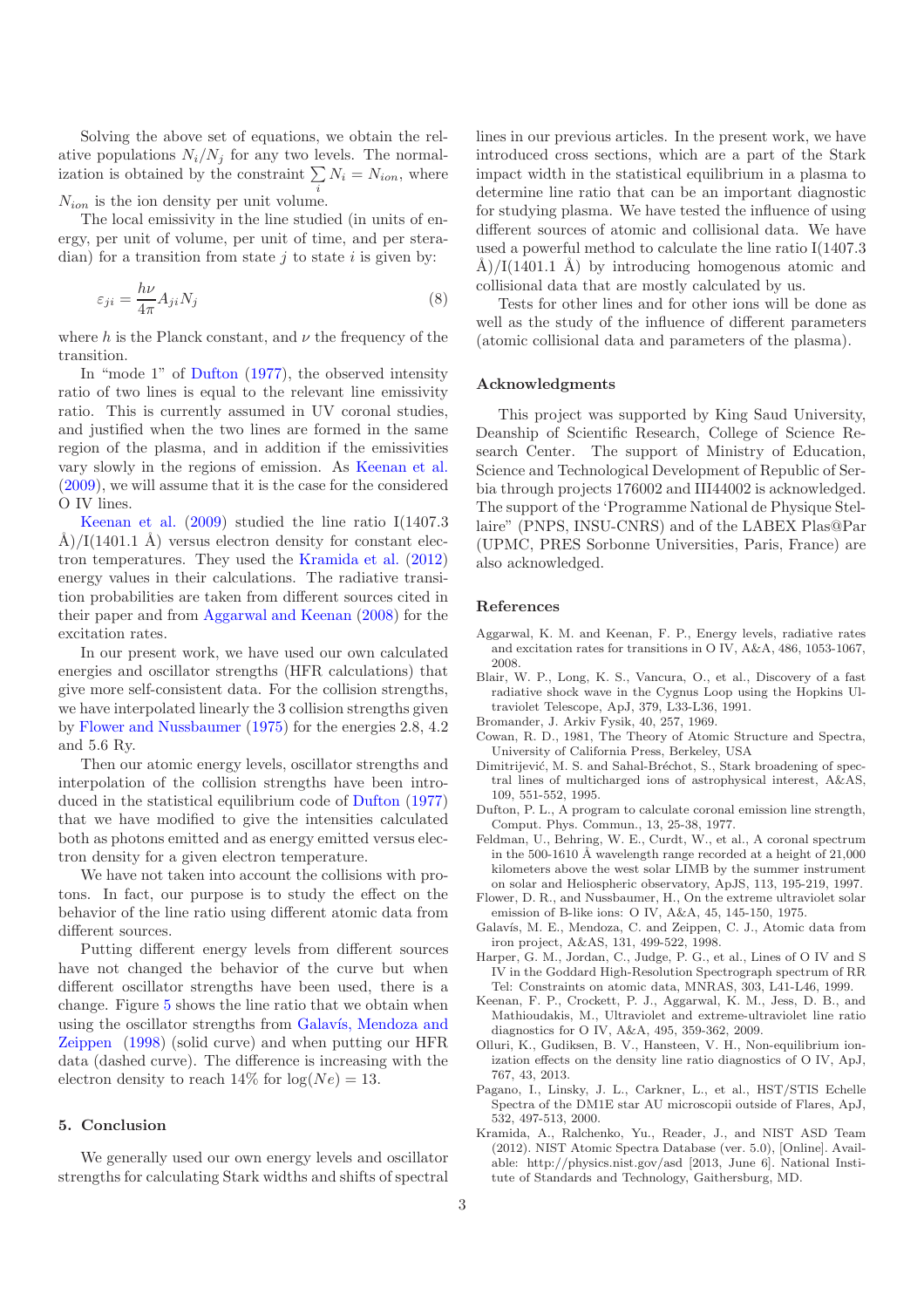- <span id="page-3-0"></span>Redfield, S., Linsky, J. L., Ake, T. B., et al., A far ultraviolet spectroscopic explorer survey of Late-type Dwarf stars, ApJ, 581, 626- 653, 2002.
- <span id="page-3-4"></span>Sahal-Bréchot S., 1969, Impact theory of the broadening and shift of spectral lines due to electrons and ions in a plasma (continued), A&A, 2, 322-354, 1969.
- <span id="page-3-2"></span>Sahal-Bréchot, S., Dimitrijević, M. S., Moreau N., 2012, Stark-B database, [online]. Available: http://stark-b.obspm.fr [June 6, 2013]. Observatory of Paris, LERMA and Astronomical Observatory of Belgrade
- <span id="page-3-5"></span>Seaton, M., The Impact Parameter Method for Electron Excitation of Optically Allowed Atomic Transitions, Proc. Phys. Soc., 79, 1105-1117, 1962.
- <span id="page-3-1"></span>Sturm, E., Lutz, D., Verma, A., et al., Mid-infrared line diagnostics of active galaxies, A&A, 393, 821-841, 2002.
- <span id="page-3-3"></span>Tayal, S. S., Breit-Pauli R-matrix calculation for electron collision rates in O IV, ApJS, 166, 634-649, 2006.

Table 1: Comparison of our present calculation of energy levels  $(E_{Present})$  with those of NIST [\(Kramida et al.](#page-2-10), [2012](#page-2-10)), GRASP2 [\(Aggarwal and Keenan,](#page-2-0) [2008\)](#page-2-0) (using 219 levels) and MCHF [\(Tayal](#page-3-3), [2006](#page-3-3)). Energies are in Ry.

| Index          | Configuration                                                    | Level                              | $\cal J$       | $E_{Present}$      | $E_{NIST}$         | $\mathrm{E}_{GRASP2}$ | $E_{MCHF}$         |
|----------------|------------------------------------------------------------------|------------------------------------|----------------|--------------------|--------------------|-----------------------|--------------------|
| 1              | $2s^2$ 2p $(^1S)$                                                | $^{2}P^{o}$                        | 0.5            | 0.00000            | 0.00000            | 0.00000               | 0.00000            |
| $\overline{2}$ | $2s^2$ 2p $(^{1}S)$                                              | $^2\mathrm{P}^o$                   | 1.5            | 0.00347            | 0.00352            | 0.00339               | 0.00337            |
| 3              | $2s\ 2p^2\ (3P^o)$                                               | $^4{\rm P}$                        | 0.5            | 0.64455            | 0.65101            | 0.61591               | 0.65294            |
| $\overline{4}$ | $2s\ 2p^2\ (3P^o)$                                               | 4P                                 | 1.5            | 0.64573            | 0.65220            | 0.61705               | 0.65405            |
| 5              | $2s\ 2p^2\ ({}^{3}P^o)$                                          | ${}^4P$                            | $2.5\,$        | 0.64767            | 0.65388            | 0.61860               | 0.65590            |
| 6              | $2s\ 2p^2\ (^1D)$                                                | ${}^{2}D$                          | 1.5            | 1.18155            | 1.15686            | 1.20775               | 1.17885            |
| 7              | $2s\ 2p^2\ ({}^1D)$                                              | $^2\mathrm{D}$                     | 2.5            | 1.18156            | 1.15673            | 1.20760               | 1.17890            |
| 8              | $2s\ 2p^2\ ({}^1S)$                                              | $^2\mathrm{S}$                     | 0.5            | 1.48399            | 1.49782            | 1.56308               | 1.53836            |
| 9              | $2s \; 2p^2 \; ({}^{3}P^{o})$                                    | $^{2}P$                            | $0.5\,$        | 1.68195            | 1.64466            | 1.73160               | 1.68077            |
| 10             | 2s $2p^2 ({}^{3}P^o)$                                            | $^{2}P$                            | 1.5            | 1.68427            | 1.64688            | 1.73369               | 1.68289            |
| 11             | $2p^3$ $(^2S)$                                                   | ${}^4S^o$                          | 1.5            | 2.11438            | 2.10993            | 2.11408               | 2.11881            |
| 12             | $2s^2$ 3d $(^{1}S)$                                              | $^2\mathrm{D}$                     | 1.5            | 3.96459            | 3.82307            | 3.75789               | 3.83720            |
| 13             | $2s^2$ 3d $($ <sup>1</sup> S)                                    | $^2\mathrm{D}$<br>$^4\mathrm{P}^o$ | 2.5            | 3.96473            | 3.82323            | 3.75803               | 3.83706            |
| 14             | $2s 2p 3s ({}^{3}P^{o})$                                         | $^4\mathrm{P}^o$                   | 0.5            | 3.98893            | 3.99909            | 3.92915               | 4.00397            |
| 15             | 2s 2p 3s $(3P^o)$                                                | 4p                                 | 1.5            | 3.99027            | 4.00032            | 3.93038               | 4.00509            |
| 16<br>17       | $2s$ 2<br>p $3s\ (^3\mathrm{P}^o)$<br>2s 2p 3s $(^{3}P^{o})$     | $^2\mathrm{P}^o$                   | $2.5\,$<br>0.5 | 3.99253<br>4.14723 | 4.00257<br>4.12628 | 3.93261<br>4.07957    | 4.00712<br>4.14020 |
| 18             | $2s$ 2<br>p $3s$ $\dot{(^3\mathrm{P}^o)}$                        | $^2\mathrm{P}^o$                   | 1.5            | 4.14973            | 4.12869            | 4.08194               | 4.14239            |
| 19             | 2s 2p 3p $\rm \left( ^3P^o \right)$                              | $\rm ^4D$                          | 0.5            | 4.24800            | 4.26780            | 4.20150               | 4.27826            |
| 20             | 2s 2p 3p $\rm (^3P^o)$                                           | ${}^4D$                            | 1.5            | 4.24881            | 4.26851            | 4.20218               | 4.27890            |
| 21             | 2s 2p 3p $\vec{({}^3P^o)}$                                       | ${}^4D$                            | $2.5\,$        | 4.25016            | 4.26975            | 4.20336               | 4.28001            |
| 22             | 2s 2p 3p (3P <sup>o</sup> )                                      | ${}^4D$                            | 3.5            | 4.25203            | 4.27166            | 4.20526               | 4.28170            |
| 23             | 2s 2p 3p $\vec{({}^3P^o)}$                                       | $^4\mathrm{S}$                     | 1.5            | 4.28655            | 4.32376            | 4.25326               | 4.33524            |
| 24             | $2s$ 2<br>p $3p$ $\left( ^3P^o \right)$                          | $^{2}P$                            | $\rm 0.5$      | 4.28710            | 4.25771            | 4.19583               | 4.26653            |
| 25             | 2s 2p $3p(3P^o)$                                                 | $^{2}P$                            | 1.5            | 4.28871            | 4.25876            | 4.19691               | 4.26749            |
| 26             | 2s 2p 3p $(3P^o)$                                                | ${}^4P$                            | 0.5            | 4.36958            | 4.36359            | 4.29685               | 4.37240            |
| 27             | 2s 2p 3p $(3P^o)$                                                | $\rm ^4P$                          | $1.5\,$        | 4.37041            | 4.36445            | 4.29769               | 4.37323            |
| $\bf 28$       | $2s$ 2<br>p $3p\ (^3\mathrm{P}^o)$                               | 4P                                 | $2.5\,$        | 4.37171            | 4.36563            | 4.29882               | 4.37433            |
| 29             | 2s 2p 3p $(3P^o)$                                                | $^2\mathrm{D}$                     | 1.5            | 4.41583            | 4.39838            | 4.35552               | 4.41476            |
| 30             | 2s 2p 3p (3P <sup>o</sup> )                                      | $^{2}D$                            | $2.5\,$        | 4.41823            | 4.40071            | 4.35784               | 4.41681            |
| 31             | 2s 2p 3p $(3P^o)$                                                | ${}^{2}S$                          | 0.5            | 4.49337            | 4.49155            | 4.46991               | 4.52115            |
| 32             | 2s 2p 3d $\overline{(^3\mathrm{P}^o)}$                           | ${}^4F^o$                          | 1.5            | 4.50466            | 4.51231            | 4.45181               | 4.52369            |
| 33             | 2s 2p 3d $(3P^o)$                                                | 4F <sup>o</sup>                    | $2.5\,$        | 4.50543            | $4.51302\,$        | 4.45249               | 4.52369            |
| 34             | $2s\ 2p\ 3d\ (3Po)$                                              | $4F^o$                             | 3.5            | 4.50653            | 4.51405            | 4.45351               | 4.52461            |
| 35             | 2s 2p 3d $(^3P^o)$                                               | $^4\mathrm{F}^o$                   | 4.5            | 4.50797            | 4.51545            | 4.45491               | 4.52588            |
| 36             | $2s$ 2<br>p $3d$ $(^3{\rm P}^o)$                                 | ${}^4D^o$                          | $\rm 0.5$      | 4.54548            | 4.55421            | 4.48131               | 4.56333            |
| 37             | 2s 2p 3d $\dot{(^3}P^o)$                                         | ${}^4\mathrm{D}^o$                 | 1.5            | 4.54570            | 4.55447            | 4.48558               | 4.56358            |
| 38             | 2s 2p 3d $(3P^o)$                                                | ${}^4D^o$                          | 2.5            | 4.54611            | 4.55490            | 4.48600               | 4.56397            |
| 39             | 2s 2p 3d $(^3P^o)$                                               | ${}^4D^o$                          | $3.5\,$        | 4.54676            | 4.55549            | 4.48659               | 4.56451            |
| 40             | 2s 2p 3d $(^3P^o)$                                               | $^{2}D^{o}$                        | $2.5\,$        | 4.56950            | 4.57059            | 4.51958               | 4.58579            |
| 41             | 2s 2p 3d $(^3P^o)$                                               | $^2\mathrm{D}^o$<br>${}^4P^o$      | $1.5\,$        | 4.56955            | 4.57009            | 4.51932               | 4.58533            |
| 42             | 2s 2p 3d $(^3P^o)$                                               | 4P <sub>o</sub>                    | 2.5            | 4.57124            | 4.59366            | 4.52245               | 4.60176            |
| 43             | $2s$ 2<br>p $3d$ $( ^3\mathrm{P}^o)$                             | $^4\mathrm{P}^o$                   | 1.5            | 4.57164            | 4.59469            | 4.52326               | 4.60268            |
| 44<br>45       | $2s$ 2<br>p $3d$ $(^3{\rm P}^o)$                                 | $^{2}S$                            | 0.5            | 4.57219            | 4.59536            | 4.52390               | 4.60329            |
| 46             | $2s2 4s$ $(^1S)$<br>$2s$ 2p $3d~(^3P^o)$                         | $2F^o$                             | 0.5<br>$2.5\,$ | 4.59636<br>4.64907 | 4.42713<br>4.65425 | 4.34934<br>4.61403    | 4.41291            |
| 47             | $2s$ 2<br>p $3d$ $\bigl( ^3P^o\bigr)$                            | ${}^{2}F^{o}$                      | $3.5\,$        | 4.65133            | 4.65637            | 4.61622               |                    |
| 48             | $2s$ 2<br>p $3d$ $(^3{\rm P}^o)$                                 | $^2\mathrm{P}^o$                   | 1.5            | 4.67580            | 4.68592            | 4.64811               |                    |
| 49             | 2s 2p 3d $(^3P^o)$                                               | $^{\rm 2Po}$                       | $0.5\,$        | 4.67709            | 4.68730            | 4.64954               | 4.56333            |
| 50             | $2s^2$ 4p $(^{1}S)$                                              | $^2\mathrm{P}^o$                   | 0.5            | 4.71223            | 4.55629            | 4.48532               |                    |
| 51             | $2s^2$ 4p $(^{1}S)$                                              | 2p                                 | 1.5            | 4.71258            | 4.55668            | 4.48168               | 4.56407            |
| 52             | 2s 2p 3s $(^1P^o)$                                               | 2p                                 | 0.5            | 4.78493            | 4.72673            | 4.75301               |                    |
| 53             | 2s 2p 3s $(^{1}P^{o})$                                           | $^{2}P^{o}$                        | $1.5\,$        | 4.78501            | 4.72682            | 4.75313               |                    |
| 54             | $2s^2$ 4d ( <sup>1</sup> S)                                      | $^{2}D$                            | 1.5            | 4.81167            | 4.65265            | 4.57274               |                    |
| 55             | $2s^2$ 4d $(^1S)$                                                | $^{2}D$                            | $2.5\,$        | 4.81171            | 4.65269            | 4.57279               |                    |
| 56             | $2s^2$ 4f ( <sup>1</sup> S)                                      | $^2\mathrm{F}^o$                   | 2.5            | 4.82628            | 4.67651            | 4.59047               |                    |
| 57             | $2s^2$ 4f $(^1S)$                                                | $2F^o$                             | 3.5            | 4.82631            | 4.67661            | 4.59051               |                    |
| 58             | $2s$ 2<br>p $3p$ $(^1\mathrm{P}^o)$                              | $^{2}D$                            | 1.5            | 5.04651            | 4.98760            | 5.03332               |                    |
| 59             | $2s$ 2<br>p $3p$ $(^1\mathrm{P}^o)$                              | $^2\mathrm{D}$                     | $2.5\,$        | 5.04675            | 4.98787            | 5.03353               |                    |
| 60             | $2s$ 2<br>p $3p$ $(^1\mathrm{P}^o)$                              | $^{2}P$                            | 0.5            | 5.07598            | 5.01007            | 5.03586               |                    |
| 61             | $2s$ 2<br>p $3p$ $(^1\mathrm{P}^o)$                              | $^{2}P$                            | 1.5            | 5.07660            | 5.01065            | 5.03645               |                    |
| 62             | 2s 2p 3p $(1P^o)$                                                | ${}^{2}S$                          | 0.5            | 5.14024            | 5.05265            | 5.11693               |                    |
| 63             | $2s$ 2<br>p $3d$ $(^1\mathrm{P}^o)$                              | $^{2}D^{o}$                        | 1.5            | 5.28047            | 5.24725            | 5.30203               |                    |
| 64             | $2s$ 2<br>p $3d$ $(^1\mathrm{P}^o)$                              | $^{2}D^{o}$                        | $2.5\,$        | 5.28067            | 5.24756            | 5.30232               |                    |
| 65             | 2s 2p 3d $(^1P^o)$                                               | $^2\mathrm{F}^o$                   | $3.5\,$        | 5.29185            | 5.20148            | 5.27744               |                    |
| 66             | $2s \; 2p \; 3d \; (^1P^o)$                                      | ${}^{2}\mathrm{F}^{o}$             | 2.5            | 5.29194            | 5.20143            | 5.27749               |                    |
| 67             | $2s$ 2<br>p $3d$ $(^1\mathrm{P}^o)$<br>$2s$ 2p 3d $(1P^{\circ})$ | $^{2}P^{o}$<br>$^2\mathrm{P}^o$    | 0.5            | 5.35379            | 5.30103            | 5.35907               |                    |
| 68             |                                                                  |                                    | $1.5\,$        | 5.35391            | 5.30123            | 5.35929               |                    |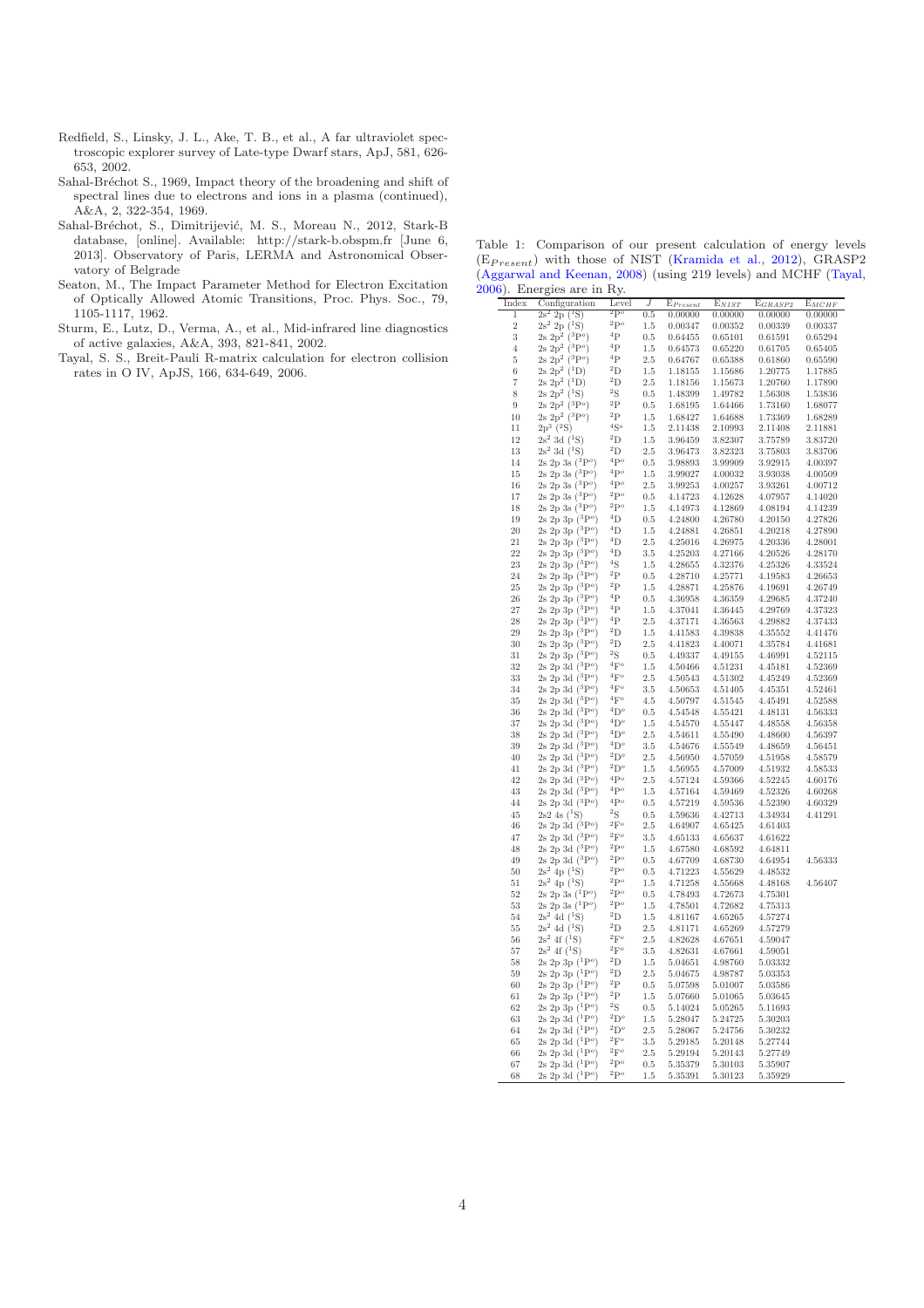Table 2: Comparison of our values of  $log(g_i f_{ij})$  and transition probability  $A_{ji}(s^{-1})$  with the values of Galavís, Mendoza and Zeippen [\(1998\)](#page-2-11), [Flower and Nussbaumer](#page-2-6) [\(1975](#page-2-6)) and [Tayal](#page-3-3) [\(2006](#page-3-3)) for 5 intercombination transitions. Observed wavelengths are from [Bromander](#page-2-12) [\(1969\)](#page-2-12).

<span id="page-4-0"></span>

| Index Transition way $(A)$ |         |                                                                                                |  |  | $\text{Conf}_i$ $J_i$ $\text{Conf}_f$ $J_f$ $\log(gt)$ $A(s^{-1})$ $A(\text{Galavis})$ $A(\text{Flower})$ $A(\text{Taylor})$ |      |        |
|----------------------------|---------|------------------------------------------------------------------------------------------------|--|--|------------------------------------------------------------------------------------------------------------------------------|------|--------|
| $1 - 4$                    |         | $1397.2$ $2s^2$ $2p$ $^2P^{\circ}$ $0.5$ $2s$ $2p^2$ $^4P$ $1.5$ $-7.316$ $40.69$              |  |  | 48.36                                                                                                                        | 58.2 | - 36.6 |
| $1 - 3$                    |         | $1399.77$ $2s^2$ $2p$ ${}^{2}P^{\circ}$ $0.5$ $2s$ $2p^2$ ${}^{4}P$ $0.5$ $-5.98$ $1757.58$    |  |  | 1724                                                                                                                         | 2080 | 1280   |
| $2-5$                      |         | $1401.16$ $2s^2$ $2p$ $^2P^o$ $1.5$ $2s$ $2p^2$ $^4P$ $2.5$ $-5.688$ $1146.37$                 |  |  | 1331                                                                                                                         | 1470 | 1025   |
| $2 - 4$                    |         | $1404.81$ $2s^2$ $2p^2$ $P^o$ $1.5$ $2s$ $2p^2$ $P^1$ $1.5$ $-6.347$ $374.79$                  |  |  | 314.7                                                                                                                        | 441  | 251.3  |
| $2 - 3$                    | 1407.39 | $2s^2$ 2p <sup>2</sup> P <sup>o</sup> 1.5 2s 2p <sup>2</sup> <sup>4</sup> P 0.5 -5.973 1766.95 |  |  | 1762                                                                                                                         | 2130 | 1264   |